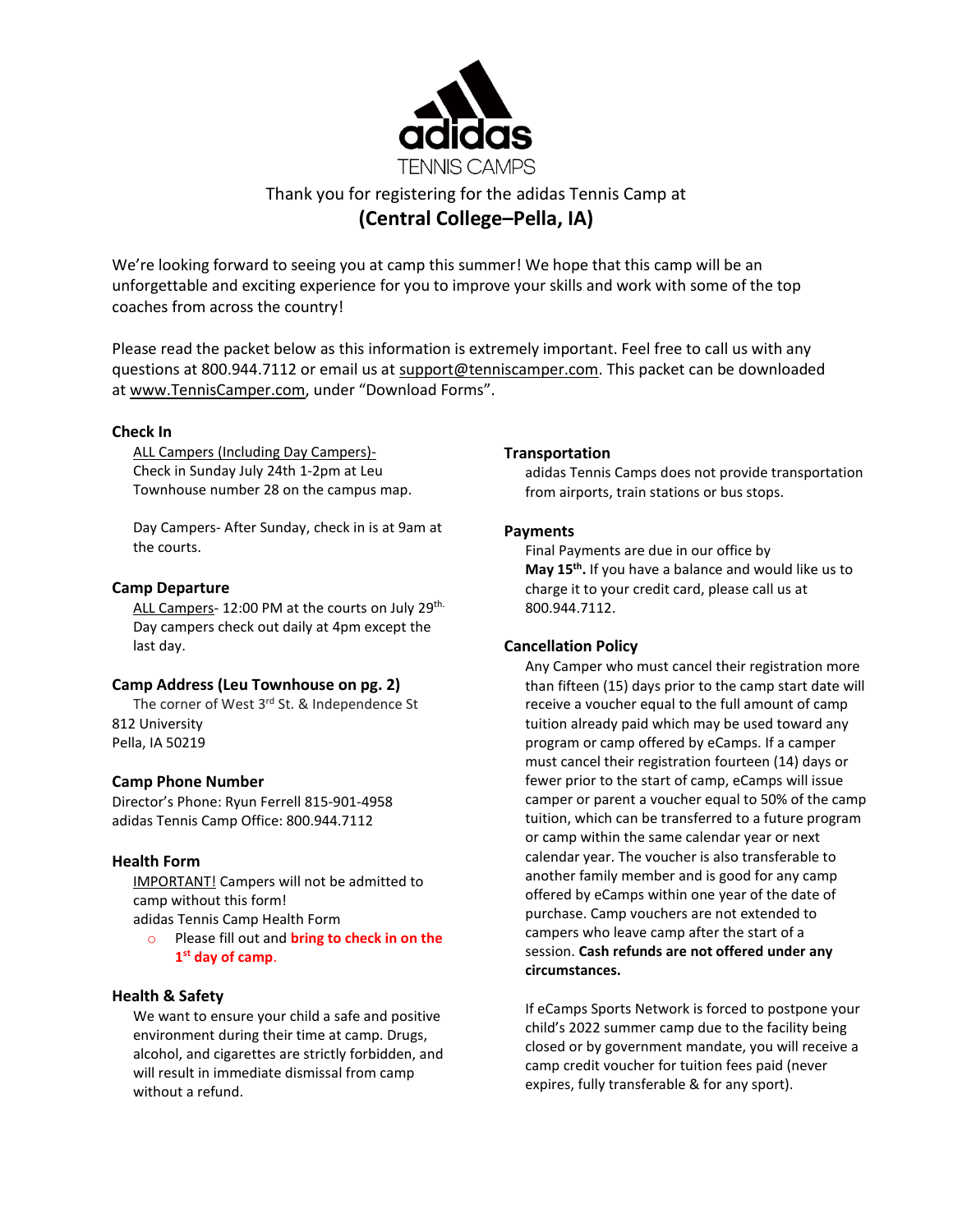#### **Don't Forget to Tell Your Friends!**

Space is still available so remember to tell your friends and teammates about the camp! They can register over the phone or online at **www.TennisCamper.com**.

# **Packing List**

- **[Health](https://tenniscamper.com/wp-content/uploads/TN-adidasTennisCampsHealthForm.pdf) Form**
- □ Covid-19 [Monitoring](https://tenniscamper.com/wp-content/uploads/Athletic-Monitoring-Form.pdf) Form
- □ Covid 19 [Liability](https://tenniscamper.com/wp-content/uploads/eCampsWaiverOfLiabilityAddendumRelatingToCoronavirus.pdf) Waiver (if not filled out online)
- $\Box$  Tennis racquet(s), tennis shoes (no black soles)
- Water jug
- □ Athletic Socks
- □ T-Shirts

## **Spending Money and other Valuables**

□ Shorts

- Sweatshirt
- □ Sunscreen
- □ Bathing Suit
- Hat
- □ Bed linens
- □ Blanket/Sleeping Bag
- $\Box$  Pillow
- □ Shower Towel

It is not recommended that excessive amounts of cash be brought to camp. Please remind your camper to keep any spending money in a secure place.

We also try to discourage campers from bringing electronic devices such as iPods and laptop computers. The adidas Tennis Camps are not responsible for the theft or loss of personal items.

#### **Directions to Central College Leu Townhouses**

Near the corner of West 3<sup>rd</sup> St. and Independence St Pella, IA <https://central.edu/campus-map/directions/>

Leu is #28 on the map.

#### **Campus Map:** <http://www.central.edu/campus-map/>

#### **Cell Phone Policy**

In order to provide the ideal camper experience, we believe in limiting the use of cell phones and other electronic devices while at camp. Use of phones is not permitted during the instructional blocks of camp, including on-field and classroom sessions. We feel this will minimize distractions to the learning environment, help maintain an inclusive atmosphere and alleviate potential problems that can detract from the overall experience for everyone. Phone use will be allowed during in the mornings prior to morning session, at lunch, and for overnight camps before and after the evening session. We will still encourage players to minimize their time on devices in order to interact and engage with other campers, but understand they might want the chance to call home, text friends, etc

#### **Covid-19 Policy**

Vaccine is not required. We ask they everyone brings in the forms above and not to have had any Covid-19 symptoms in the last 5 days.